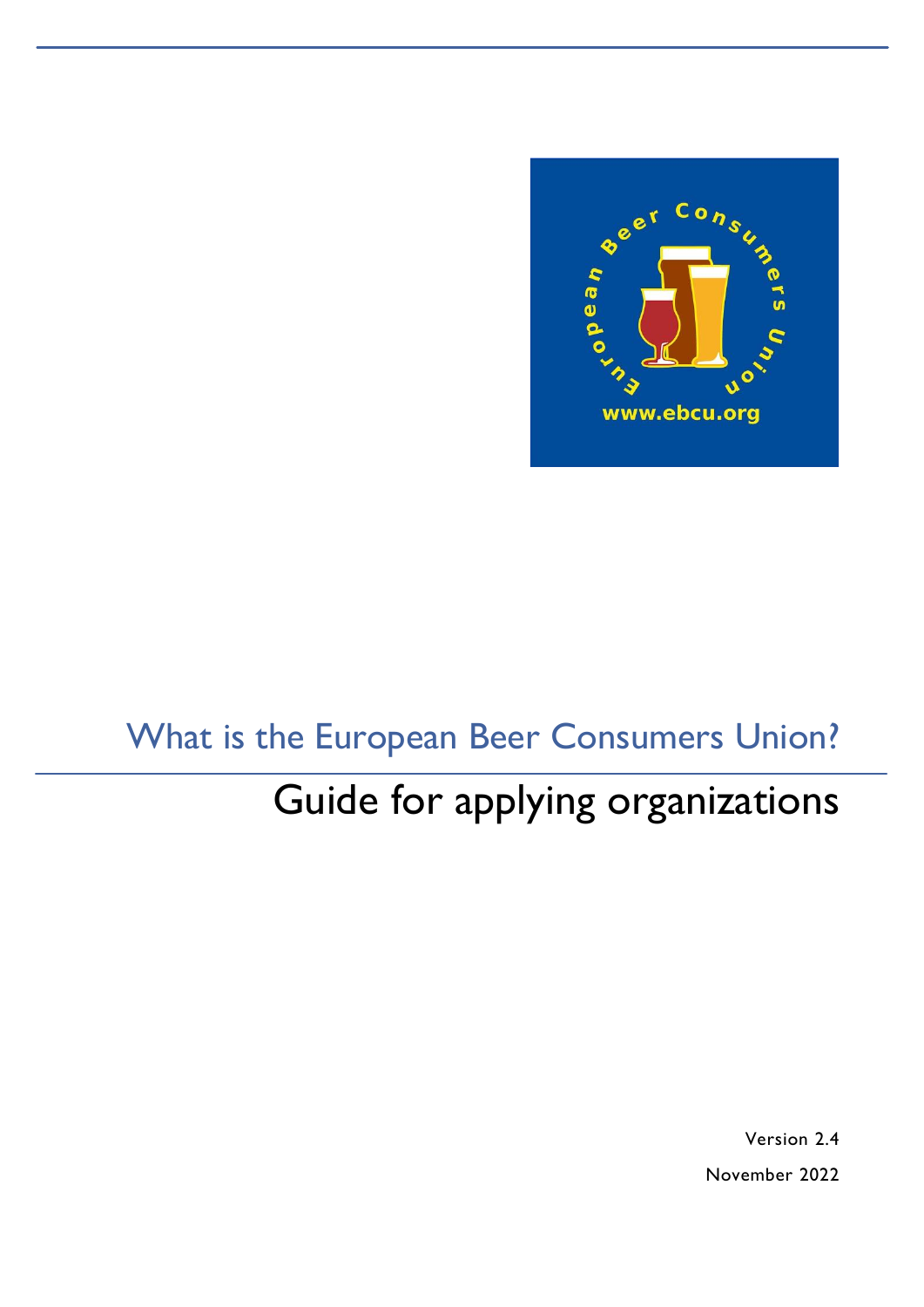# *A BIG thanks for your interest in our organisation.*

# *This document outlines what EBCU is all about and how we can work together*.

Compilation authors: *Carl Kins, Jan Lichota (EBCU executive board 2017)* With the cooperation of *Faye Grima (EBCU secretary 2017)* Updating: *Bo L. Jensen (chairman 2022)*

This publication is a guide for any organisation interested in becoming a member of the European Beer Consumers Union (EBCU). While every effort has been made to ensure that information is correct at the time of its release, EBCU recommends contacting the Executive for any details concerning membership submissions on executives@ebcu.org

© European Beer Consumers Union. All rights reserved.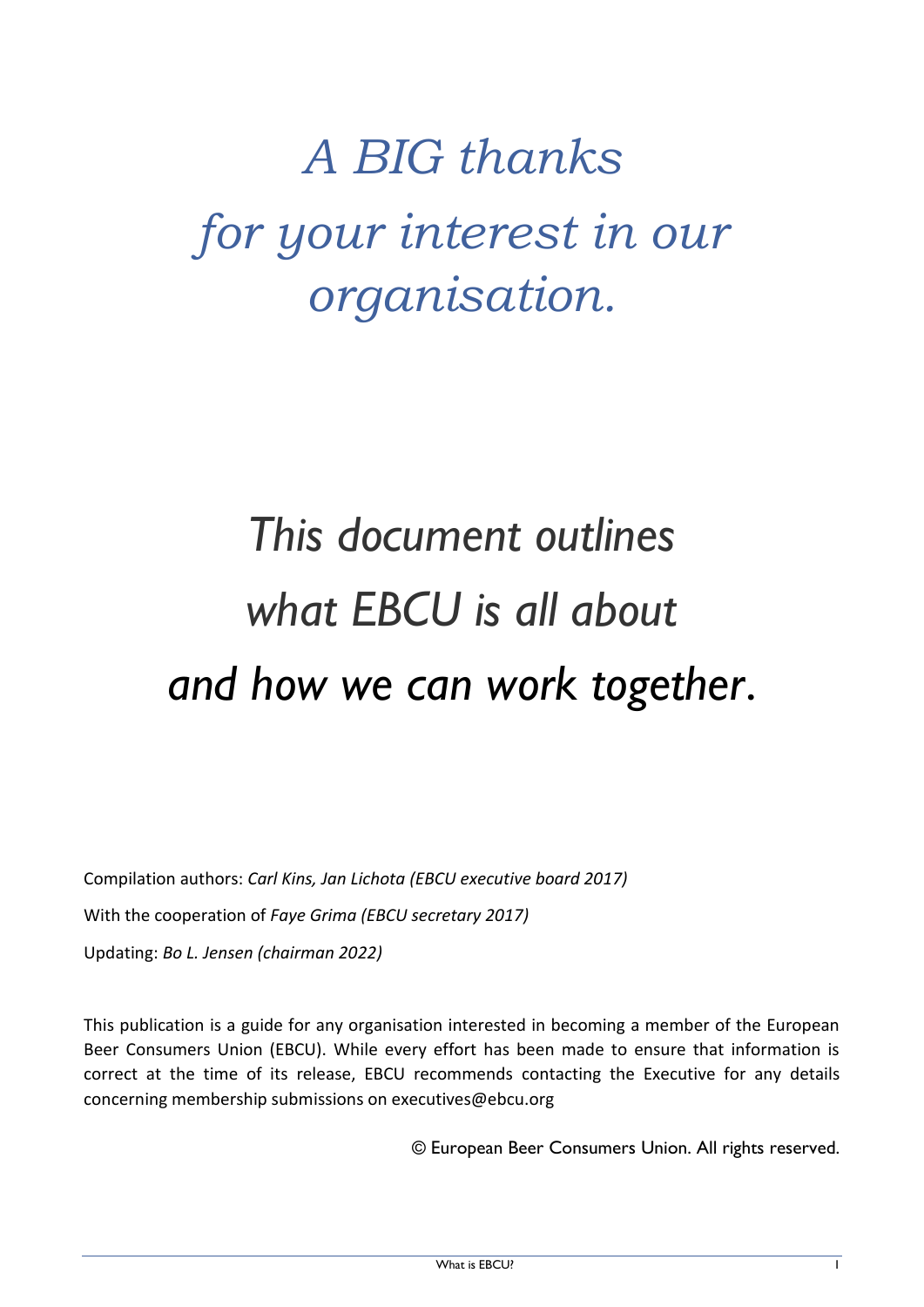# TABLE OF CONTENTS

| $\mathbf{L}$ |  |  |  |  |  |
|--------------|--|--|--|--|--|
| 1.1.         |  |  |  |  |  |
| 1.2.         |  |  |  |  |  |
| 1.3.         |  |  |  |  |  |
| 1.4.         |  |  |  |  |  |
| 1.5.         |  |  |  |  |  |
|              |  |  |  |  |  |
| 2.1.         |  |  |  |  |  |
| 2.2.         |  |  |  |  |  |
| 2.3.         |  |  |  |  |  |
| 3.           |  |  |  |  |  |
| 4.           |  |  |  |  |  |
| 5.           |  |  |  |  |  |
| 5.1.         |  |  |  |  |  |
| 5.2.         |  |  |  |  |  |
| 5.3.         |  |  |  |  |  |
|              |  |  |  |  |  |
| 6.1.         |  |  |  |  |  |
| 6.2.         |  |  |  |  |  |
|              |  |  |  |  |  |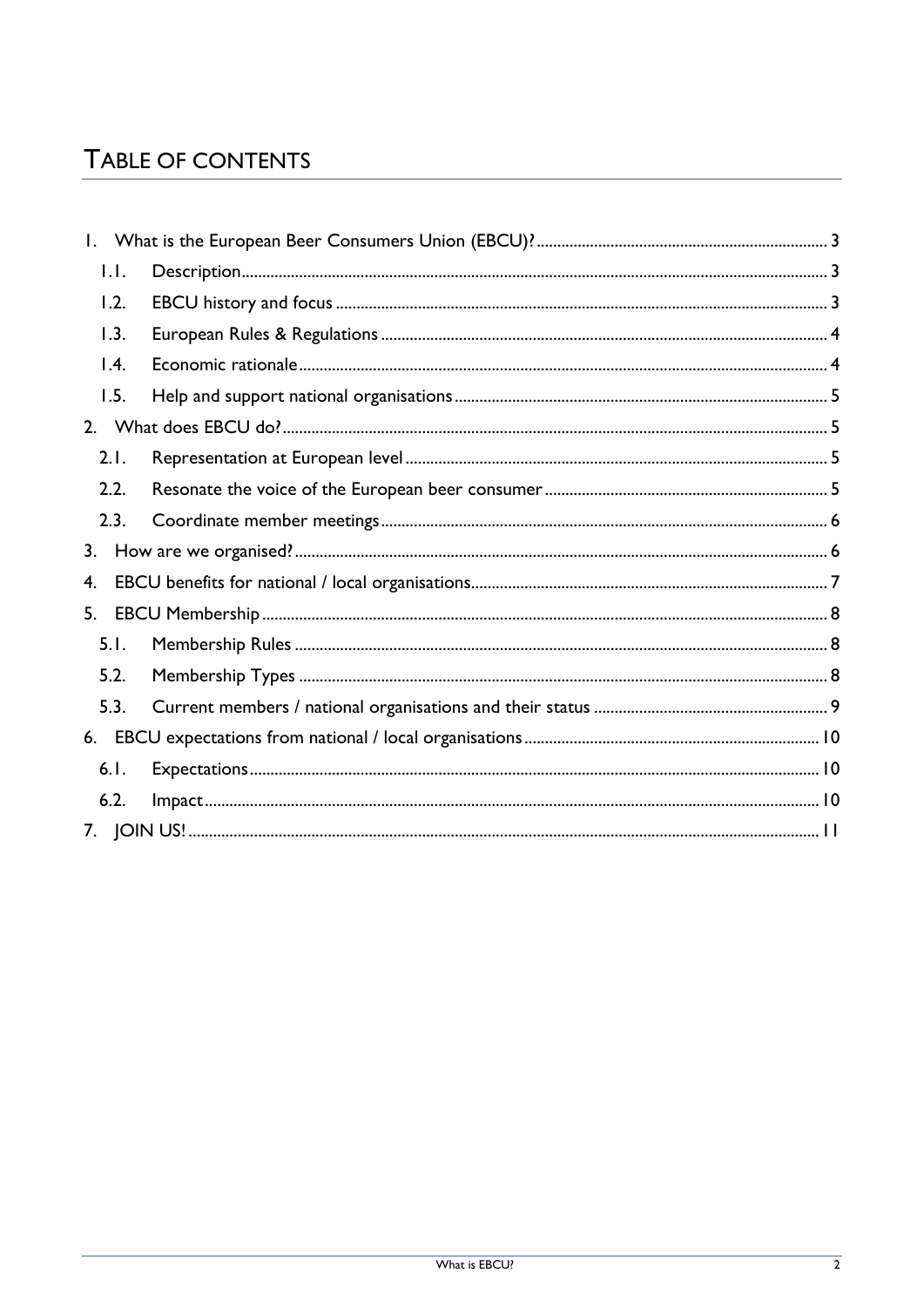# <span id="page-3-0"></span>**1. WHAT IS THE EUROPEAN BEER CONSUMERS UNION (EBCU)?**

#### <span id="page-3-1"></span>**1.1. DESCRIPTION**

EBCU is the independent voice of beer drinkers across Europe, representing the rights and interests of the European beer consumer.

EBCU is a non-partisan organisation, that was formed to co-ordinate the European activities of the European national beer consumer organisations. EBCU is a volunteer organisation, is fully independent and has no financial interests in the beer industry, it exists solely to represent the interests of the beer consumer.

# WELCOME

EBCU welcomes membership from any organisation who are willing to support EBCU's aims and objectives

(as outlined in EBCU's Constitution):

- To represent the interests of beer consumers
- The promotion and preservation of Europe's beer culture
- The promotion and preservation of traditional beer styles
- The promotion and protection of diversity and consumer choice
- To enhance the image of beer in Europe
- To support traditional brewing
- To support the introduction of progressive beer duty across Europe
- To encourage the appreciation of beers from other countries and traditions
- To encourage socially responsible drinking in a licensed environment
- To establish and promote networking, exchange of knowledge and expertise between member organisations

#### <span id="page-3-2"></span>**1.2. EBCU HISTORY AND FOCUS**

Beer drinking has long been an essential part of European culture. For centuries Europeans have brewed and traded beer, developing a variety of styles and adapted their methods to the latest developments in technology.

As Europe became increasingly politically integrated and with the advent of the European Parliament, the need for a consumers' union representing beer consumers at the European level became apparent.

EBCU was formed at a beer festival in 1990 with the aim of bringing together organisations representing beer drinkers and consumers from across Europe. Originally, EBCU consisted of just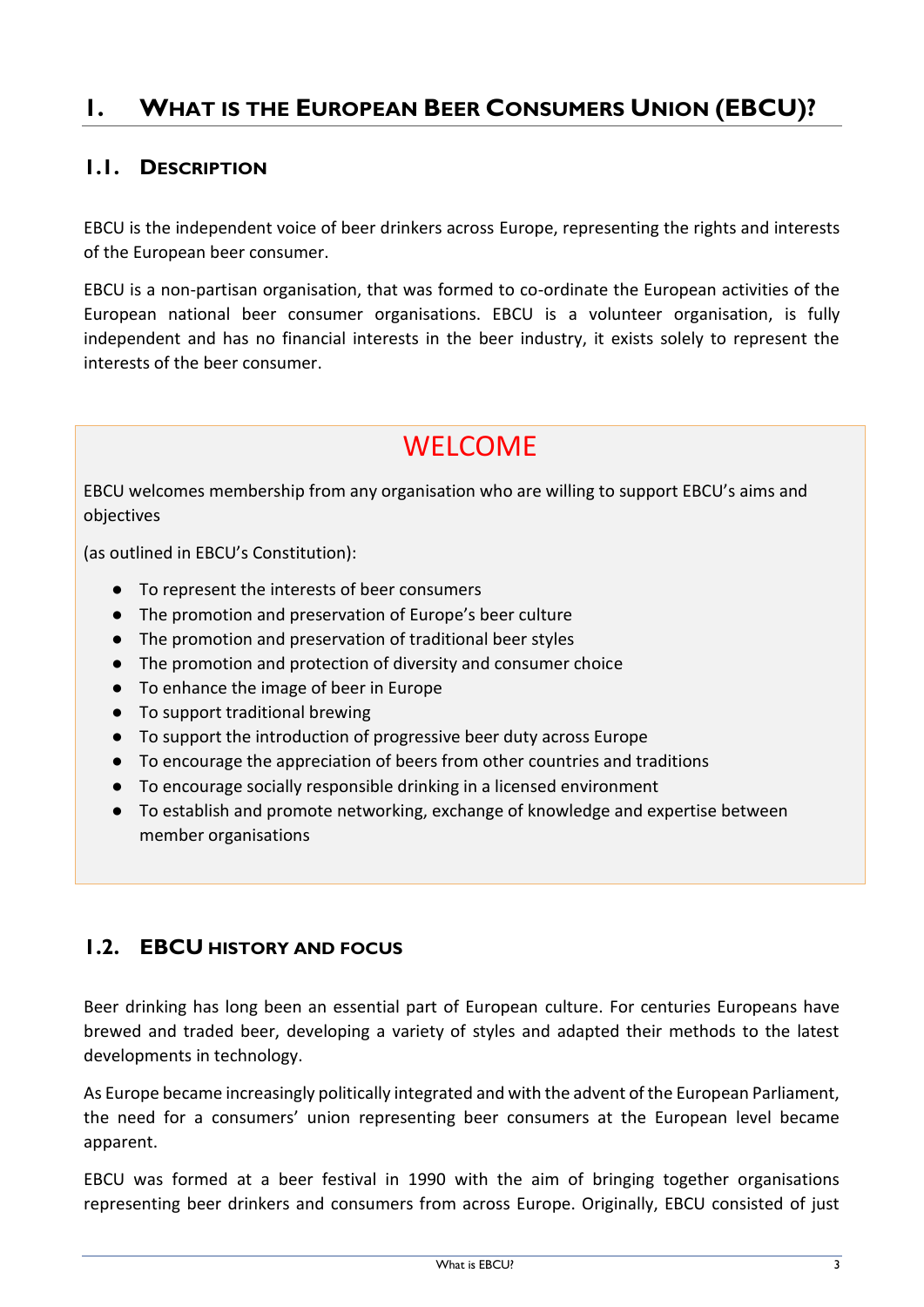three organisations - CAMRA (UK), founded in 1971 - PINT (Netherlands), founded in 1980 - and OBP (Objective Beer Tasters, Belgium), founded in 1984.

Since then EBCU has grown and now enjoys membership from 18 organisations from 16 countries.

The early years focused on attracting more members, writing EBCU's constitution, defining what goals to achieve, achieving financial independence and developing campaigning activities at the European level. Now EBCU enjoys a wider membership and focuses on campaigning for greater rights for consumers.

#### <span id="page-4-0"></span>**1.3. EUROPEAN RULES & REGULATIONS**

The regulatory agenda for the coming years is filled with various relevant issues for beer consumers: International trade agreements, consumer information for alcoholic beverages compared to other food products, distribution schemes for retail and online sales, and food legislation that may affect specific beer styles. Joining EBCU will therefore give your organisation greater influence on European decision making and provide your organisation the opportunity to shape future policy.

A typical example is EU Regulation 1169/2011, covering the provision of food information to consumers, including what could, or should not, be on the label, including those of alcoholic drinks.

Another example might also be taxation, and (in particular) excise rates, where a minimum rate has been decided for beer at European level, at a higher level than other alcoholic beverages.

These are two key areas which EBCU is currently campaigning on. For more information about these campaigns, please visit: **www.ebcu.org**

#### <span id="page-4-1"></span>**1.4. ECONOMIC RATIONALE**

The world of beer is changing rapidly. Much of this change has been positive; we have witnessed an explosion of new independent breweries emerge across Europe in recent years. There are now a greater number of breweries in Europe than for a century or more. On the other hand, by the end of 2016, one-third of all the world's beer will be made or commissioned by a single company. This will have negative consequences for beer consumers. EBCU has identified three principal aims, of interest to all beer drinkers:

**Cost**: ensuring beer prices are fair - including taxation and ingredients and method of production

**Diversity**: preserving beer styles and cultures - from Reinheitsgebot to craft Gose, IPA and Gruit beers

**Information**: ensuring the consumer is provided with correct facts about the beers content and origin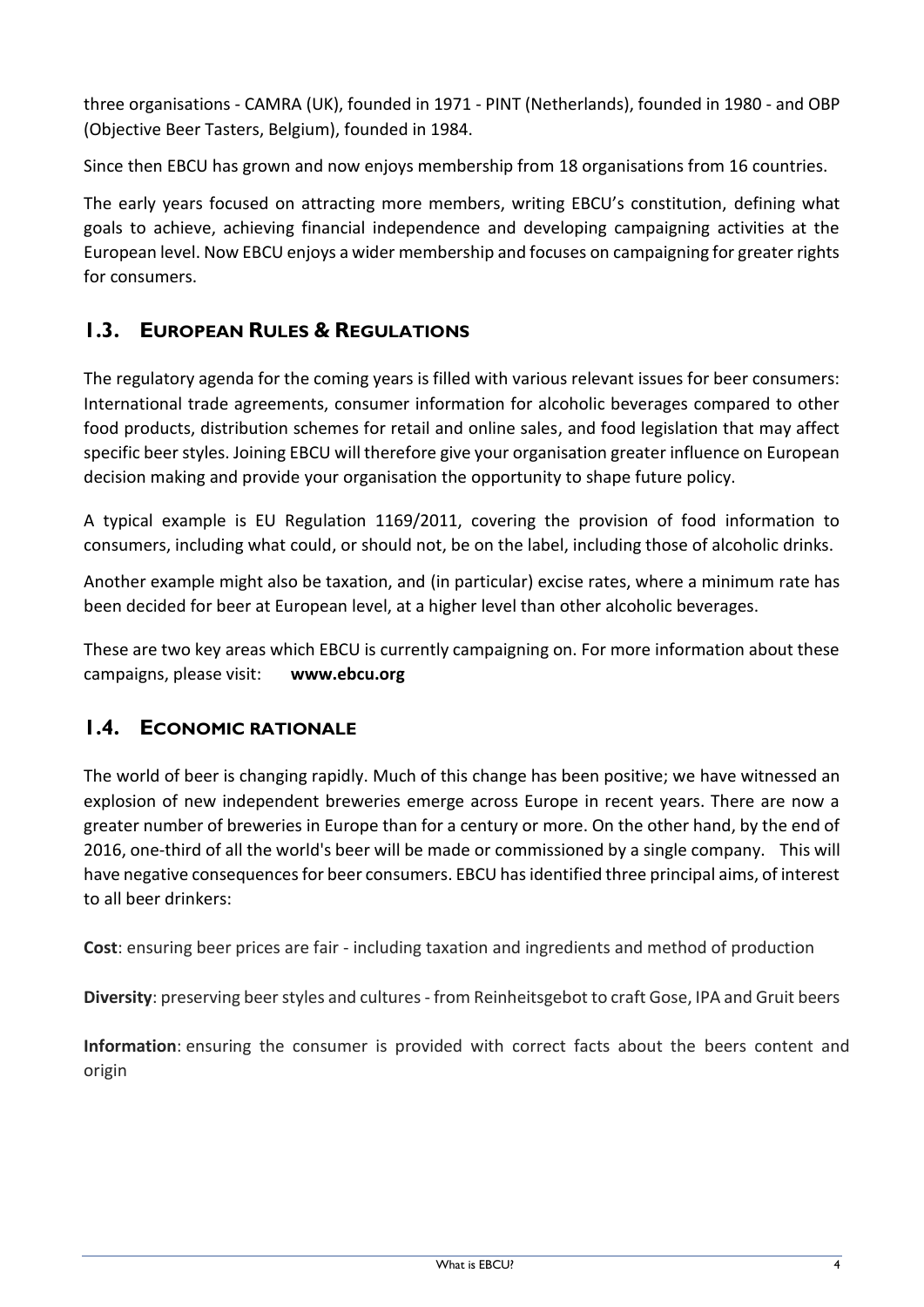#### <span id="page-5-0"></span>**1.5. HELP AND SUPPORT NATIONAL ORGANIZATIONS**

National organisations also have an important role to play in upholding these aims. EBCU facilitates support between member organisations through organising frequent membership meetings which allow the sharing of best practices on issues ranging from the use of social media and engaging your volunteer base.

# <span id="page-5-1"></span>**2. WHAT DOES EBCU DO?**

#### <span id="page-5-2"></span>**2.1. REPRESENTATION AT EUROPEAN LEVEL**

The political decisions taken on the European level have a direct impact on beer consumers across Europe. EBCU allows the various national beer consumer groups of Europe to more effectively campaign and lobby the European Commission and European Parliament.

This is done via the following channels:

- Monitoring of different European Union activities
- Lobbying activities, via meetings with European Commission officials, European Parliament members and/or their staff, European Economic and Social Committee members, etc.
- Contacts with relevant European associations such as The Brewers of Europe or BEUC (Bureau Européen des Unions de Consommateurs)
- Membership to relevant organisations such as ECAS (European Citizen Action Service)
- Regular attendance at consumer policy and citizenship related meetings and events, organized by various European institutions and civil society organisations
- Host a popular reception every year in Brussels attended by European Commission officials, European Parliament members, Permanent Representations representatives and industry bodies.

#### <span id="page-5-3"></span>**2.2. RESONATE THE VOICE OF THE EUROPEAN BEER CONSUMER**

Beyond meetings and events, EBCU also shares its views via other activities and social media actions, such as:

- EBCU Manifesto
- The EBCU Website **www.ebcu.org**
- Press releases
- Twitter, Facebook
- LinkedIn thematic group
- Campaigning and information material
- Frequent meetings with industry bodies and parliamentarians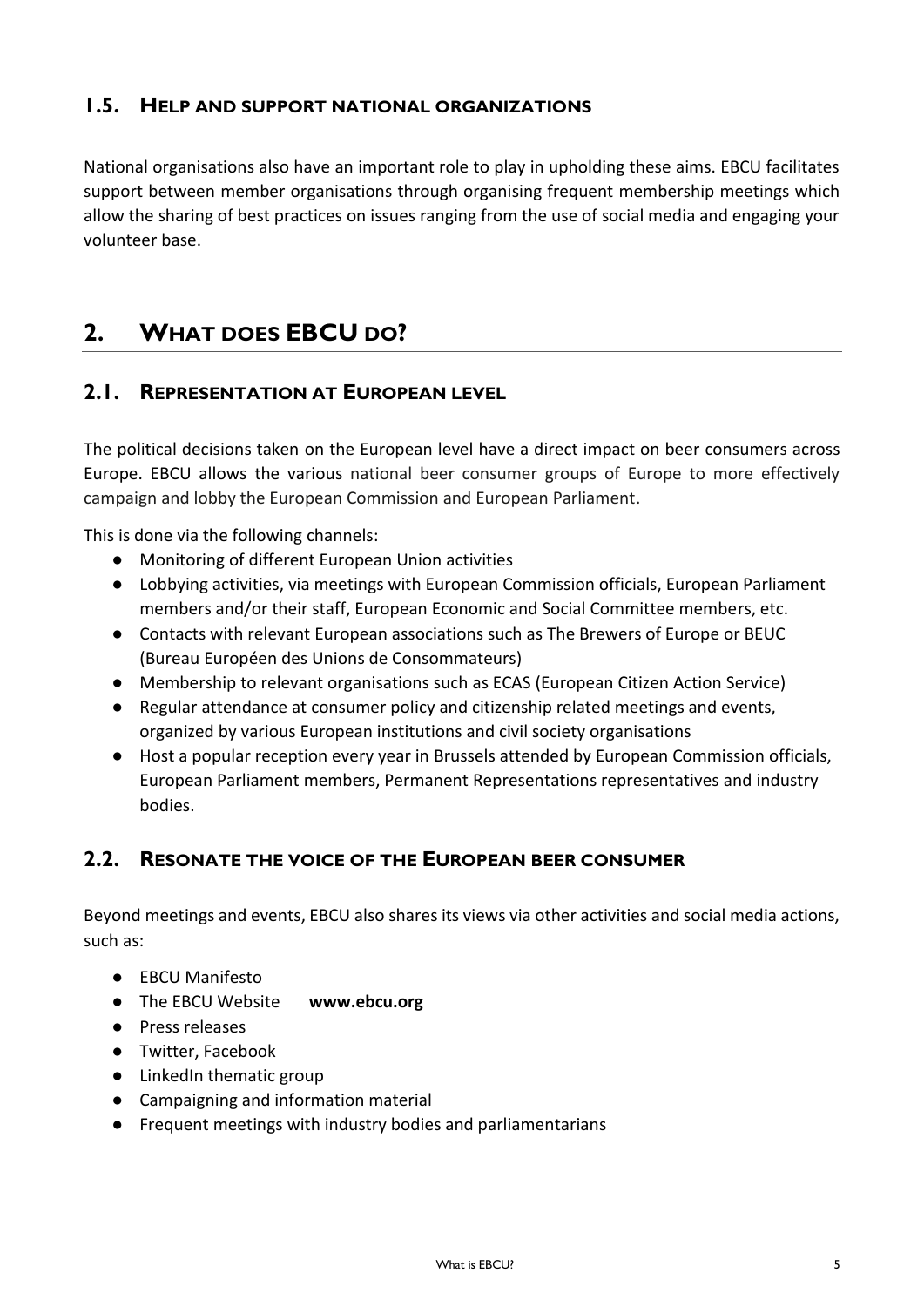#### <span id="page-6-0"></span>**2.3. COORDINATE MEMBER MEETINGS**

Meetings take place twice a year to bring together the different membership organisations of EBCU. The meetings are to host workshops led by industry professionals, share best practices and to discuss and launch campaigns.

The meetings have been taking place in Brussels and various European countries, allowing the attending delegates to obtain relevant knowledge, increase partnerships and develop their understanding of other European beer cultures.

## <span id="page-6-1"></span>**3. HOW ARE WE ORGANIZED?**

EBCU has an informal structure. Its members are national organisations, which benefit from working within EBCU to coordinate their European level campaigns.

General Meetings are held twice a year, with each of the member organisations represented by a determined number of delegates.

EBCU's day-to-day activities are managed by the EBCU Secretary and Executive. The Executive is composed of five members, each with a specific role, who take care of EBCU activities on a voluntary, unpaid basis.

| Bo L. Jensen | André Brunnsberg | <b>Angeline Drouant</b> | <b>Rianne Joosse</b> | <b>Claus-Christian</b><br>Carbon |
|--------------|------------------|-------------------------|----------------------|----------------------------------|
| (Denmark)    | (Finland)        | (Spain)                 | (The Netherlands)    | (Germany)                        |

### **EBCU Executive**

Alongside the regular General meetings, EBCU member organisations work together to provide information on individual campaigns and share best practice. This is encouraged by the Executive to ensure that members make the most from their membership.

Members are granted access to a document repository system, which contains all the relevant resources for the organisation.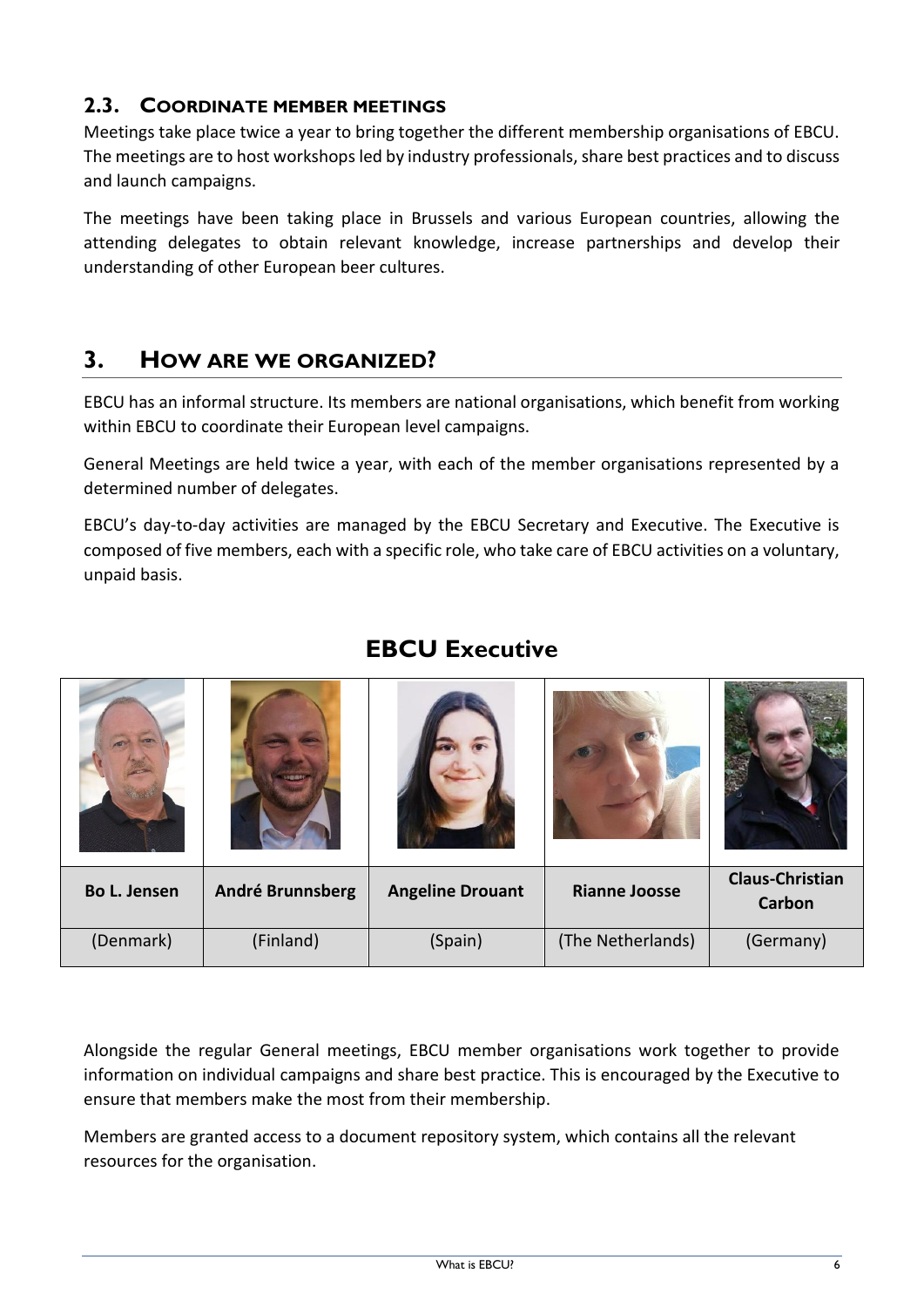#### <span id="page-7-0"></span>**4. EBCU BENEFITS FOR NATIONAL / LOCAL ORGANIZATIONS**

- Our lobbying at European level (we are part of European Transparency Register)
- More easy access (or contact) with European Parliament members of your country
- Support from EBCU concerning national laws, regulations and legislation
- Usage of the tools and instruments and material of EBCU and fellow national organisations, e.g. Beer-O-Meter (electronic voting machine), etc.
- Raising your profile as member of a European organisation
- Support of the European level on the national level, achieving a bigger weight and thus more easy access to people and press
- Increase networking and learning possibilities
- A lot of support and ideas from the other members (during the meetings and our website)
- Reciprocal benefits in between members (e.g. free beer tokens at national festivals, ...)
- Participation in conferences or learning programmes from related partners.



What is EBCU? The European Beer Consumers Union (EBCU) was formed in Bruges in May 1990 by 3 founding beer co organisations, representing Belgium, The Netherlands and the United Kingdom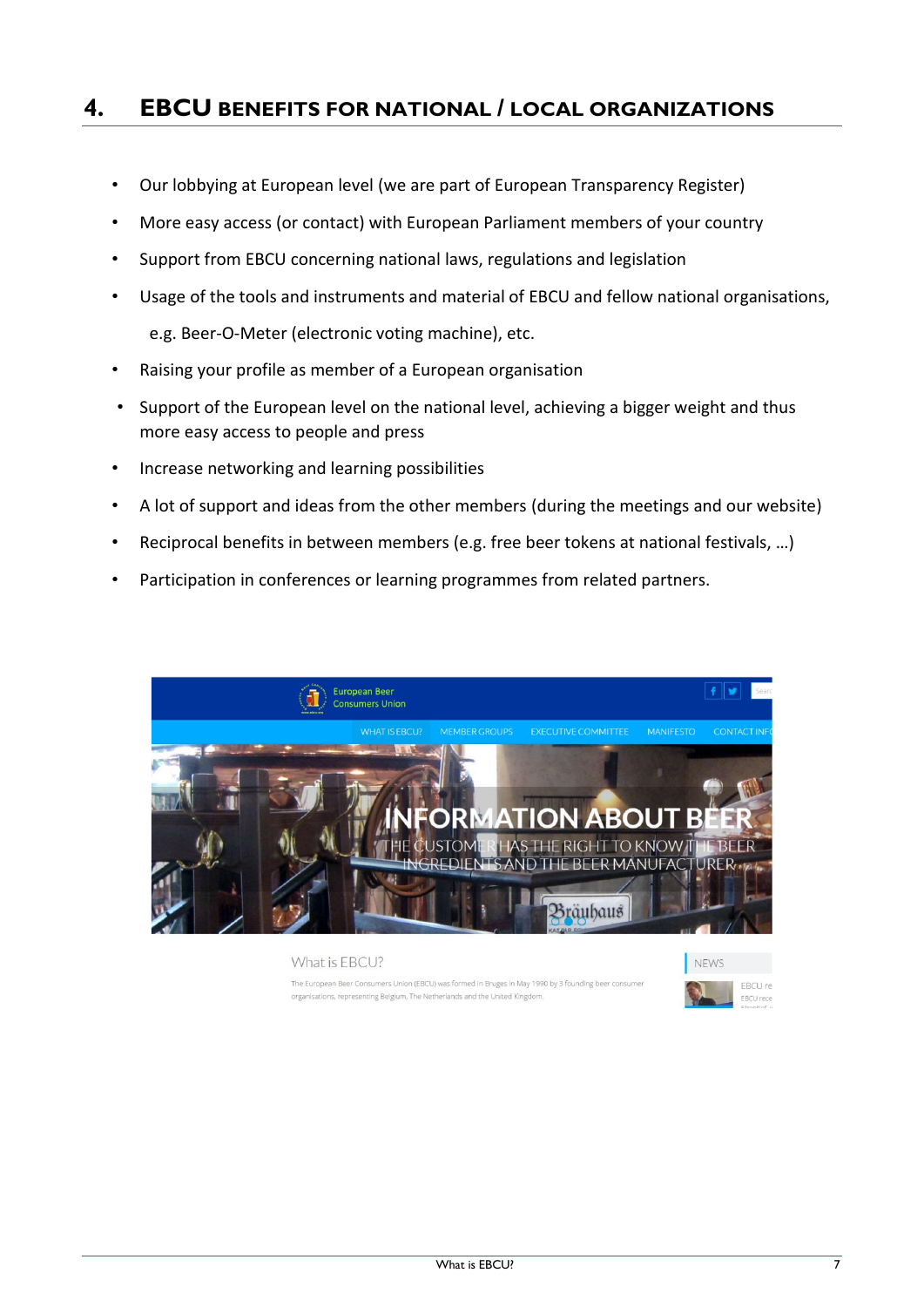## <span id="page-8-0"></span>**5. EBCU MEMBERSHIP**

#### <span id="page-8-1"></span>**5.1. MEMBERSHIP RULES**

In order to join EBCU, member organisations must:

- Have aims and objectives compliant to EBCU's aims and objectives
- Have a national presence
- Publish a regular newsletter or otherwise be in touch with their membership on a regular basis
- Have an established financial base / demonstrate financial viability

**Organisations not yet fulfilling those conditions can join as Associate Members** 

#### <span id="page-8-2"></span>**5.2. MEMBERSHIP TYPES**

| <b>Membership</b>         | Full                                                                                                                                                     | <b>Associate</b>                                                   | <b>Corresponding</b>                                                              |
|---------------------------|----------------------------------------------------------------------------------------------------------------------------------------------------------|--------------------------------------------------------------------|-----------------------------------------------------------------------------------|
| Organisation              | National                                                                                                                                                 | Sub-national, regional, per<br>language, etc.*                     | Sub-national, regional, per<br>language, etc.* with a<br>limited membership base. |
| Per country               | One                                                                                                                                                      | One or more                                                        | One or more                                                                       |
| <b>Information</b>        | All                                                                                                                                                      | All                                                                | All                                                                               |
| <b>Rights</b>             | All                                                                                                                                                      | Virtually all, except voting<br>rights.                            | Guests at meetings, no right<br>to vote or speak.                                 |
| <b>Fixed costs</b>        | € 150                                                                                                                                                    | € 150                                                              | € 100                                                                             |
| <b>Non-Fixed</b><br>costs | € 0,1 per individual<br>member                                                                                                                           | € 0                                                                | € 0                                                                               |
| <b>Benefits</b>           | Various, e.g. reduced<br>reduction fees for entry<br>to beer festivals, free<br>tokens at festivals, etc.<br>Access the delegate<br>part of the website. | Only networking and access<br>the delegate part of the<br>website. | Only networking                                                                   |

*\*Distinction according to each country particularities, traditions, and practices*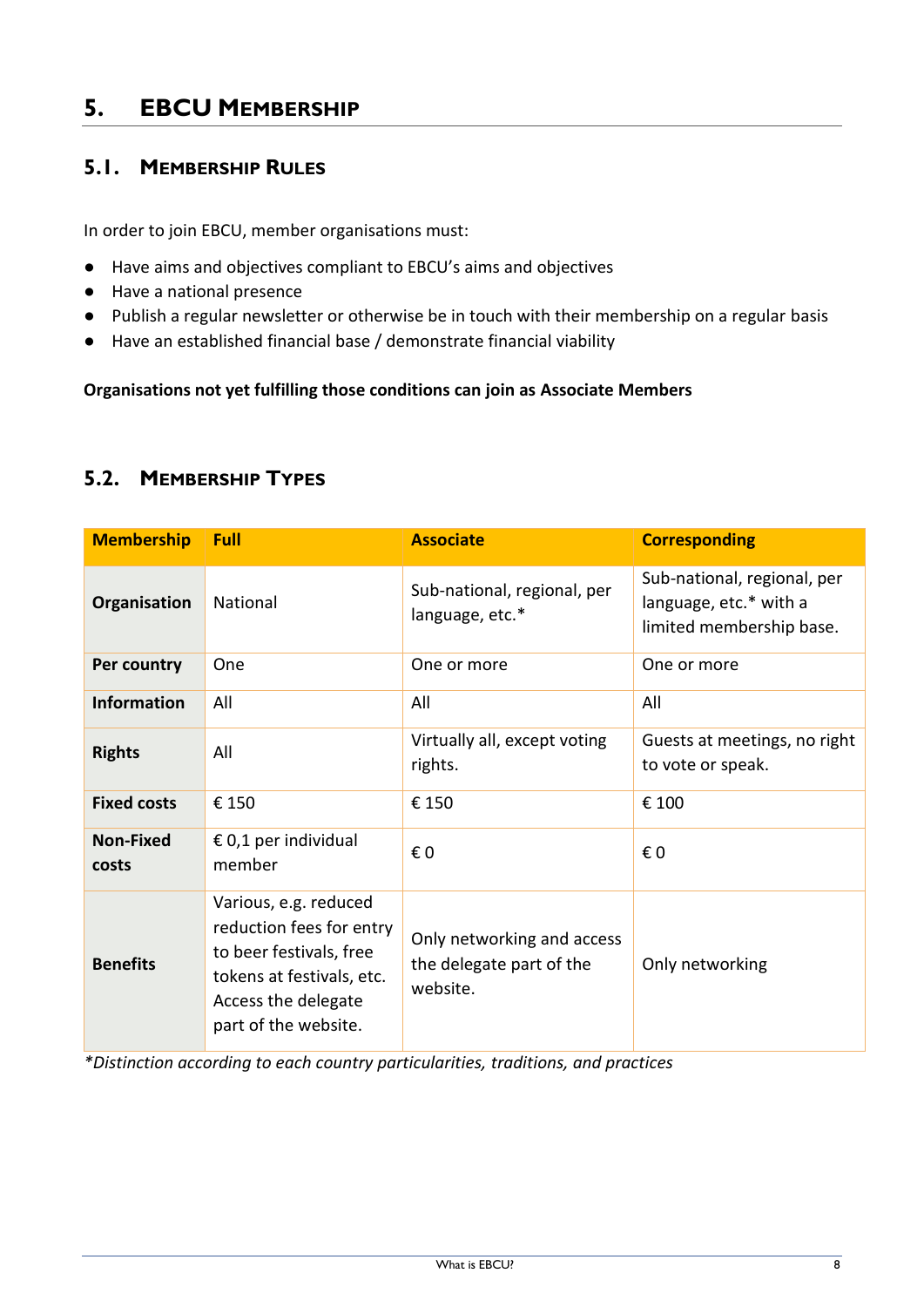| Country        | Organization                                      | <b>Status</b> |                            |
|----------------|---------------------------------------------------|---------------|----------------------------|
| Austria        | <b>BierIG</b>                                     | Full          | www.bierig.org             |
| Belgium        | ZYTHOS (successor to OBP)                         | Full          | www.zythos.be              |
| Czech Republic | SPP - Sdružení Přátel Piva                        | Full          | www.pratelepiva.cz         |
| <b>Denmark</b> | Danske Ølentusiaster                              | Full          | www.ale.dk                 |
| France         | <b>FNABRA</b>                                     | Associate     | www.fnabra.org             |
| Finland        | Olutliitto                                        | Full          | www.olutliitto.fi          |
| Germany        | <b>GBCU - Germany Beer Consumers Union</b>        | Full          | www.gbcu.de                |
| Ireland        | <b>Beoir</b>                                      | Full          | www.beoir.org              |
| Italy          | Unionbirrai                                       | Full          | www.unionbirrai.com        |
| Italy          | MoBI                                              | Associate     | www.movimentobirra.it      |
| Netherlands    | <b>PINT</b>                                       | Full          | www.pint.nl                |
| Poland         | Polskie Stowarzyszenie Piwowarów Domowych         | Full          | www.pspd.org.pl            |
| Poland         | <b>Bractwo Piwne</b>                              | Associate     | www.bractwopiwne.pl        |
| Spain          | <b>ACCE</b>                                       | Full          | www.cerveceros-caseros.com |
| Spain          | <b>CELCE</b>                                      | Associate     | www.celce.org              |
| Sweden         | SÖ - Svenska Ölfrämjandet                         | Full          | www.svenskaolframjandet.se |
| Switzerland    | GFB - Gesellschaft zur Förderung der Biervielfalt | Full          | www.biervielfalt.ch        |
| UK             | <b>CAMRA - Campaign for Real Ale</b>              | Full          | www.camra.org.uk           |

# <span id="page-9-0"></span>**5.3. CURRENT MEMBERS / NATIONAL ORGANISATIONS AND THEIR STATUS**

Geographic spread of EBCU's national members:

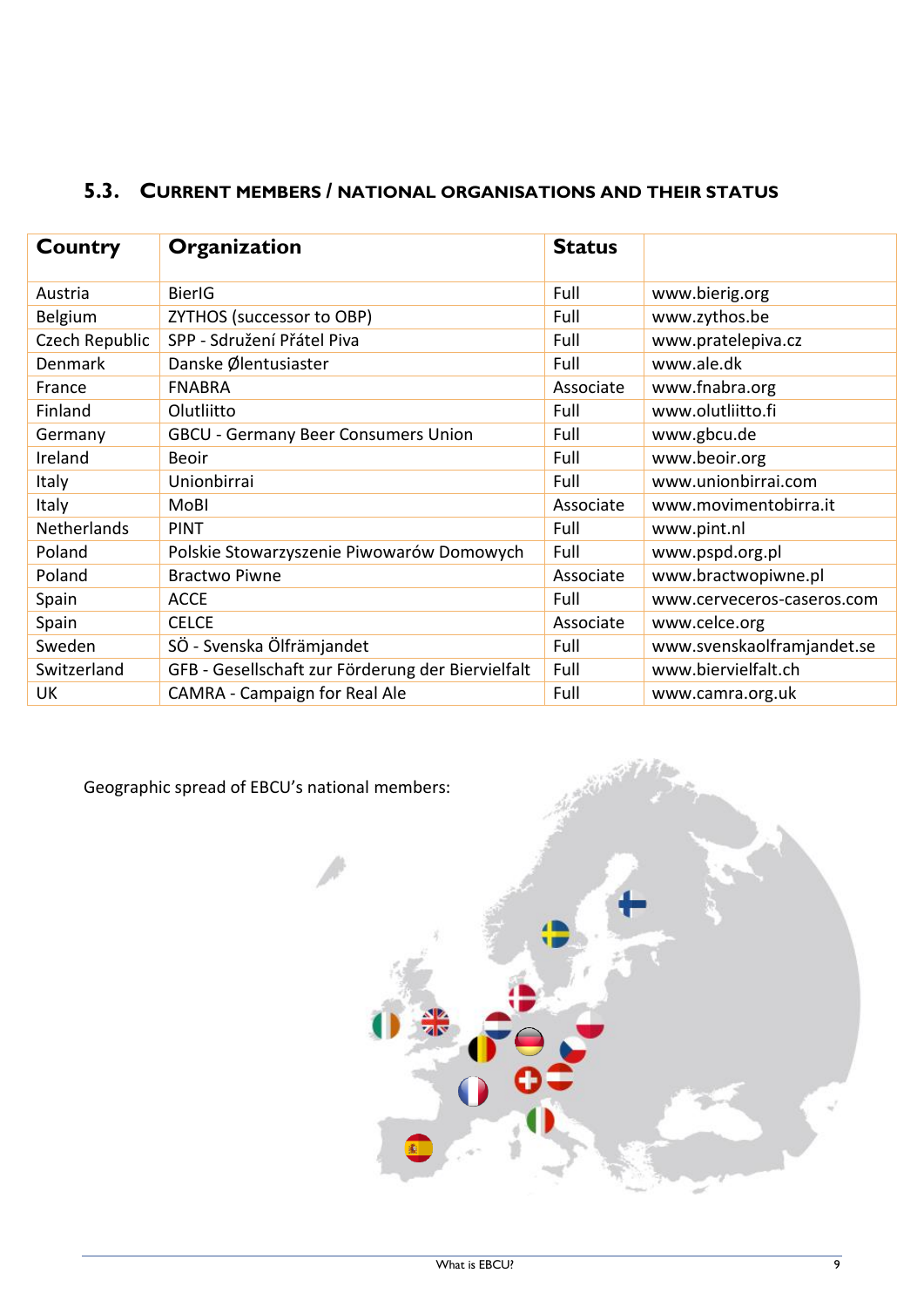### <span id="page-10-0"></span>**6. EBCU EXPECTATIONS FROM NATIONAL ORGANIZATIONS**

#### <span id="page-10-1"></span>**6.1. EXPECTATIONS**

By joining,

- EBCU's geographic scope is extended
- EBCU's weight is increased, through representation of more countries and thus individual members
- The number of national organisations increases that share best practices, support one another, and that benefit from EBCU's knowledge and endeavours, etc.

#### Achieving

- We all achieve more clout / power, i.e. we strengthen one another;
- More easy talks at all levels in Europe.

#### <span id="page-10-2"></span>**6.2. IMPACT**

EBCU expects

- Financial contribution: sound finances is a "must"
- Active participation at the half-yearly meetings (costs to be borne by national organization and/or individual s)
- English speaking representative(s): EBCU's main language is English
- Follow EBCU discussion and contribute to it
- Distribute further the EBCU press releases and messages (limited to a few times a year)
- Participate at EBCU's reception (September/October), including beer delivery
- Follow up on local politics when it comes to beer (and preferably also other alcoholic beverages) and communicate to EBCU
- Take part in lobbying activity on a European level